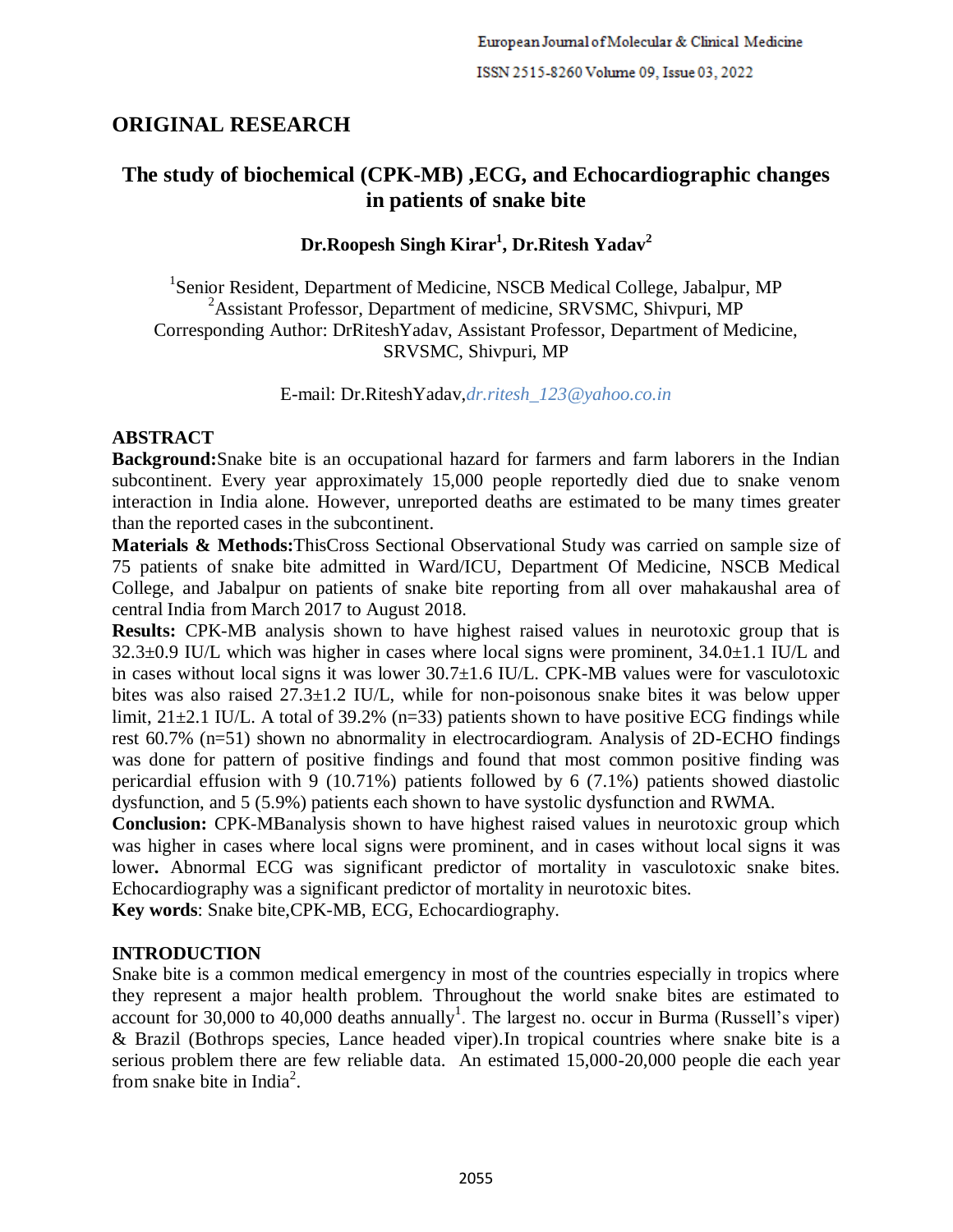Snake bite is an occupational hazard for farmers and farm laborers in the Indian subcontinent. Every year approximately 15,000 people reportedly died due to snake venom interaction in India alone<sup>3</sup>. However, unreported deaths are estimated to be many times greater than the reported cases in the subcontinent. Astonishingly, very little mention has been made in the medical curricula, which may be one of the contributing factors to the high number of fatalities. Statistics show that the majority of victims belong to the group of rural farmers in the productive age, so any loss of life in snake bite may severely affect the economy of victim's family<sup>4</sup>.

The common poisonous snakes found in India are Echiscarinatus (saw scaled viper), Vipera Russell (Russell's viper) both of which are predominantly haematotoxic, Najanaja (Indian cobra), Bungaruscaeruleus (Krait) which are predominantly neurotoxic.

There is 2500 to 3000 sp. of snakes prevalent worldwide, about 500 are venomous. Main species in India is king cobra, common cobra, Russell viper, krait, saw scaled viper.

The severity of envenomation following a snake bite depends up on:

-Dose of venom injected which in turn depends upon the mechanical efficiency of bite & species & size of snake.

-Composition & hence potency of venom, depends on species, geographical location, season and age of snake.

-Health, age, size, & specific immunity of human victim.

-Nature & timing of first aid & medical management<sup>2</sup>.

The pathologic effect due to venom may not be noticed until about 6 hours of the snake bite (varying between  $1.5 - 72$  hr), and it may remain functionally active causing persistent coagulopathy even after three weeks of the bite. Hence, duration of antigenimia is an important determinant for the extent of pathological effect. It has been unequivocally proved by studying the venom level by Enzyme linked immunosorbent assay(ELISA) that effect due to envenomation depend upon the venom hours (i.e. blood venom level **X** time elapsed between bite and institution of treatment) rather than blood level of venom alone. Hence, with the same level of venom features due to envenomation may become progressively severe with passage of time*.*

Cardiac complications are an important cause of morbidity & mortality among these patients .So this study has been planned to deal with assessment of cardiovascular complication in patients of snake bite.

Various ECG changes have been reported in a large percentage of cases of snake bite (particularly viper and krait) from time to time. A wide variety of cardiac arrhythmia and conduction disturbances occur but their true incidence and etio-pathogenesis is still not known. Possible mechanism for development of arrhythmia is either a toxic effect of snake venom or electrolyte disturbance brought on by focal myocardial damage due cardio toxin. Reported incidence and type of rhythm disturbances have been found different in studies conducted so far, which may be due to different evaluation and management strategies that were followed. Various studies also conducted to evaluate biochemical changes with envenomation, especially cardiac markers CK-MB and troponin.

In this work, we study pattern and prevalence of CVS (CPK-MB, ECG and 2D-ECHO) Morbidity and Mortality associated with snake bite.

#### **MATERIAL AND METHODS**

ThisCross Sectional Observational Study was carried on sample size of 75 patients of snake bite admitted in Ward/ICU, Department Of Medicine, NSCB Medical College, and Jabalpur on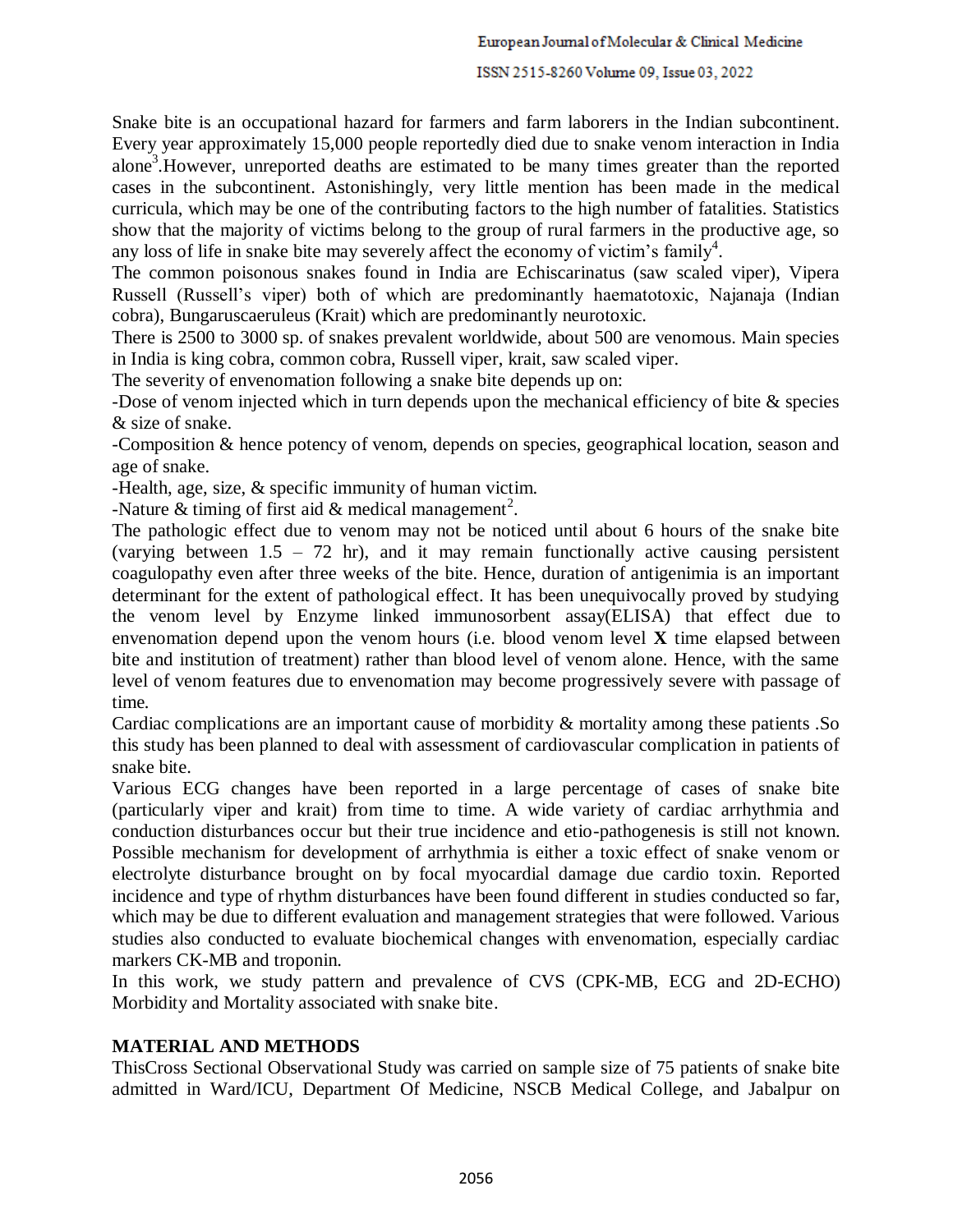patients of snake bite reporting from all over mahakaushal area of central India from March 2017 to August 2018.

#### **Inclusion criteria were**:

- 1. Patients giving the history of snake bite (Poisonous, Non Poisonous).
- 2. Proved case of snake bite on clinical grounds i.e. Bite mark, local changes e.g. signs of local inflammation, appearance of bullae, Tingling & numbness over tongue, mouth scalp, purpuric rashes & necrosis as well as systemic manifestation as psychological trauma, flaccid paralysis etc.

#### **Exclusion criteria were:**

- **1.** Patients giving history of bites other than snake.
- **2.** Patients who are giving history of any illness
	- **a.** Congenital heart disease.
	- **b.** Valvular heart disease.
	- **c.** Ischemic heart disease.
	- **d.** All cases of arrhythmias and conduction defects (ECG proved)

Cases of bite other than snake were excluded by careful history, local examination for bite mark & systemic examination.

All the routine investigations aimed to evaluate the organ damage especially cardiovascular system were done and included withElectrocardiography, Echocardiography and Cardiac enzyme (CPK-MB).

#### **OBSERVATION AND RESULTS**

**Table 1:** Showing distribution of patients into age groups and sex.

| Age Group (in years) | <b>Male</b>   | <b>Female</b> |
|----------------------|---------------|---------------|
| $15 - 24$            | 12 (14.29%)   | $8(9.52\%)$   |
| 25-49                | 26 (30.95%)   | 15 (17.86%)   |
| 50-74                | $11(13.1\%)$  | $6(7.14\%)$   |
| >75                  | 4(4.76%)      | 2(2.38%)      |
| <b>Total</b>         | 53 $(63.1\%)$ | 31 $(36.9\%)$ |

On demographic analysis, study population of 84 patients of snake bite was consisted of 63.1% males (n=53) and 36.9% females (n=31) with male preponderance.

Most common victims of snake bites were young adult in the age group of 25-49 years with  $48.81\%$  (n=41) patients in this age group followed by 15-24 years with  $23.81\%$  (n=20), 50-74 with 20.24% ( $n=17$ ) patients and 7.14% ( $n=6$ ) patients were more than 75 years of age.

Statistical analysis with Chi-square does not reveal any significant trend in distribution with  $p > 0.05$  ( $p = 0.7238$ ).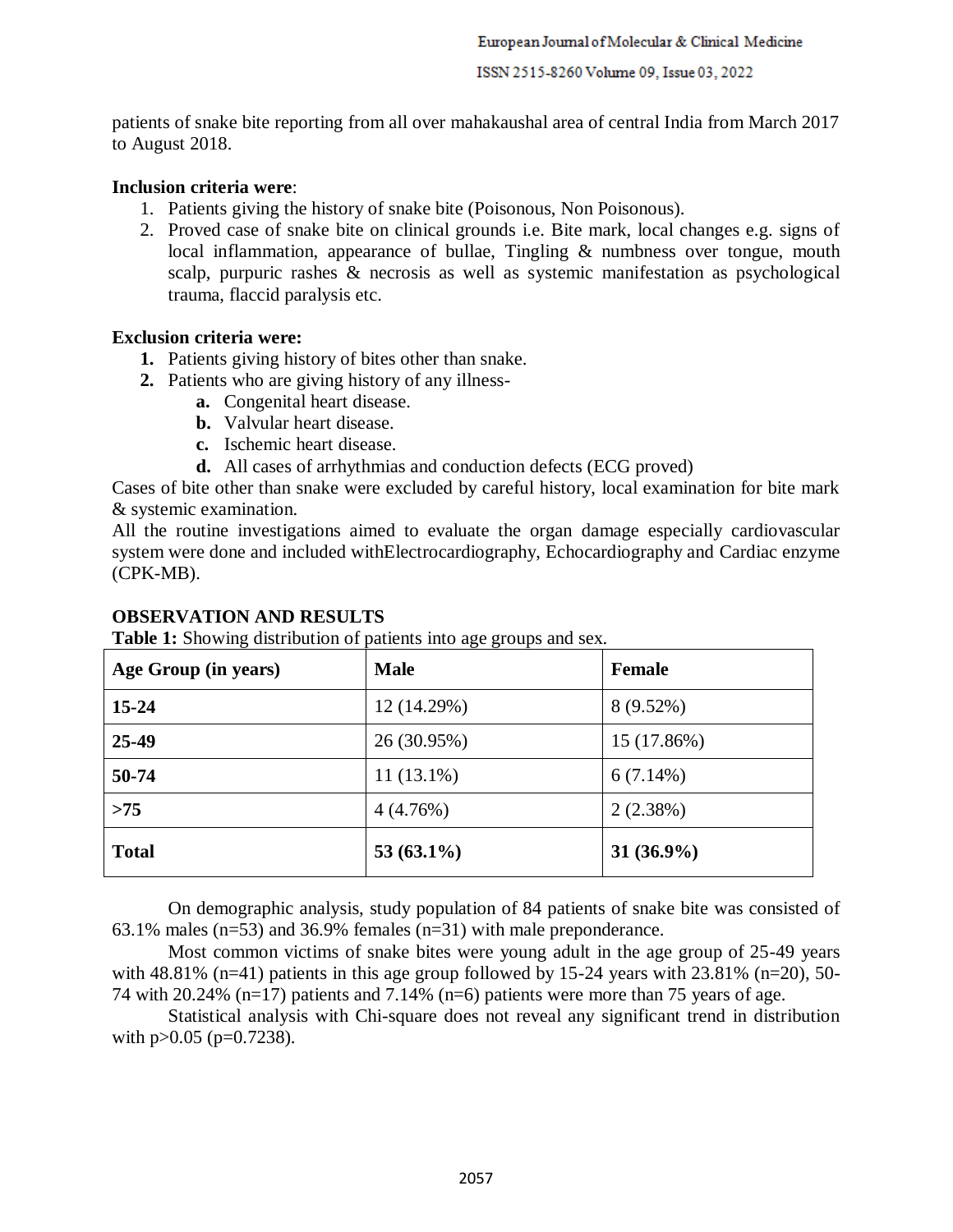

**Graph 1:** Showing distribution of patients into age groups and sex.

| <b>Table 2:</b> Distribution of patients according to clinical presentation (Local and systemic signs) |  |  |  |
|--------------------------------------------------------------------------------------------------------|--|--|--|
| among different types of bites.                                                                        |  |  |  |

|                         | <b>Vasculotoxic</b>        |                | <b>Neurotoxic</b> |          | Non-poisonous |                |               |
|-------------------------|----------------------------|----------------|-------------------|----------|---------------|----------------|---------------|
| <b>Clinical Feature</b> |                            | No.            | $\frac{6}{9}$     | No.      | $\frac{6}{6}$ | No.            | $\frac{0}{0}$ |
|                         | Pain                       | 23             | 27.38             | 12       | 14.29         | 5              | 5.95          |
| <b>LOCAL</b>            | <b>Blister</b>             | 8              | 9.52              | $\Omega$ | 0.00          | $\overline{0}$ | 0.00          |
|                         | <b>Swelling</b>            | 17             | 20.24             |          | 8.33          | $\overline{0}$ | 0.00          |
|                         | <b>Local site Bleeding</b> | 9              | 10.71             | 6        | 7.14          | $\overline{2}$ | 2.38          |
|                         |                            |                |                   |          |               |                |               |
|                         | <b>Nausea/Vomitting</b>    | 5              | 5.95              | 6        | 7.14          | $\overline{2}$ | 2.38          |
|                         | <b>Hypotension</b>         | 12             | 14.29             | 9        | 10.71         | $\overline{0}$ | 0.00          |
| <b>SYSTEMI</b>          | <b>Hypertension</b>        | $\Omega$       | 0.00              | $\Omega$ | 0.00          | $\theta$       | 0.00          |
| $\mathbf C$             | Tachycardia                | 14             | 16.67             | 11       | 13.10         | 3              | 3.57          |
|                         | urine<br><b>Decreased</b>  | 8              | 9.52              | 4        | 4.76          | $\overline{0}$ |               |
|                         | output                     |                |                   |          |               |                | 0.00          |
|                         | <b>Neck holding/Ptosis</b> | $\overline{0}$ | 0.0               | 19       | 22.62         | $\theta$       | 0.00          |

Snake bites with vasculotoxic poisons shown to have much of the local symptoms. Pain was the most common symptom in all three categories, with 27.38% in vasculotoxic bites, 14.29% with neurotoxic bites while only 5.95% with non-poisonous bite. Pain was followed by swelling, local site bleeding and blister formation. The blister formation only occurred with vasculotoxic bites.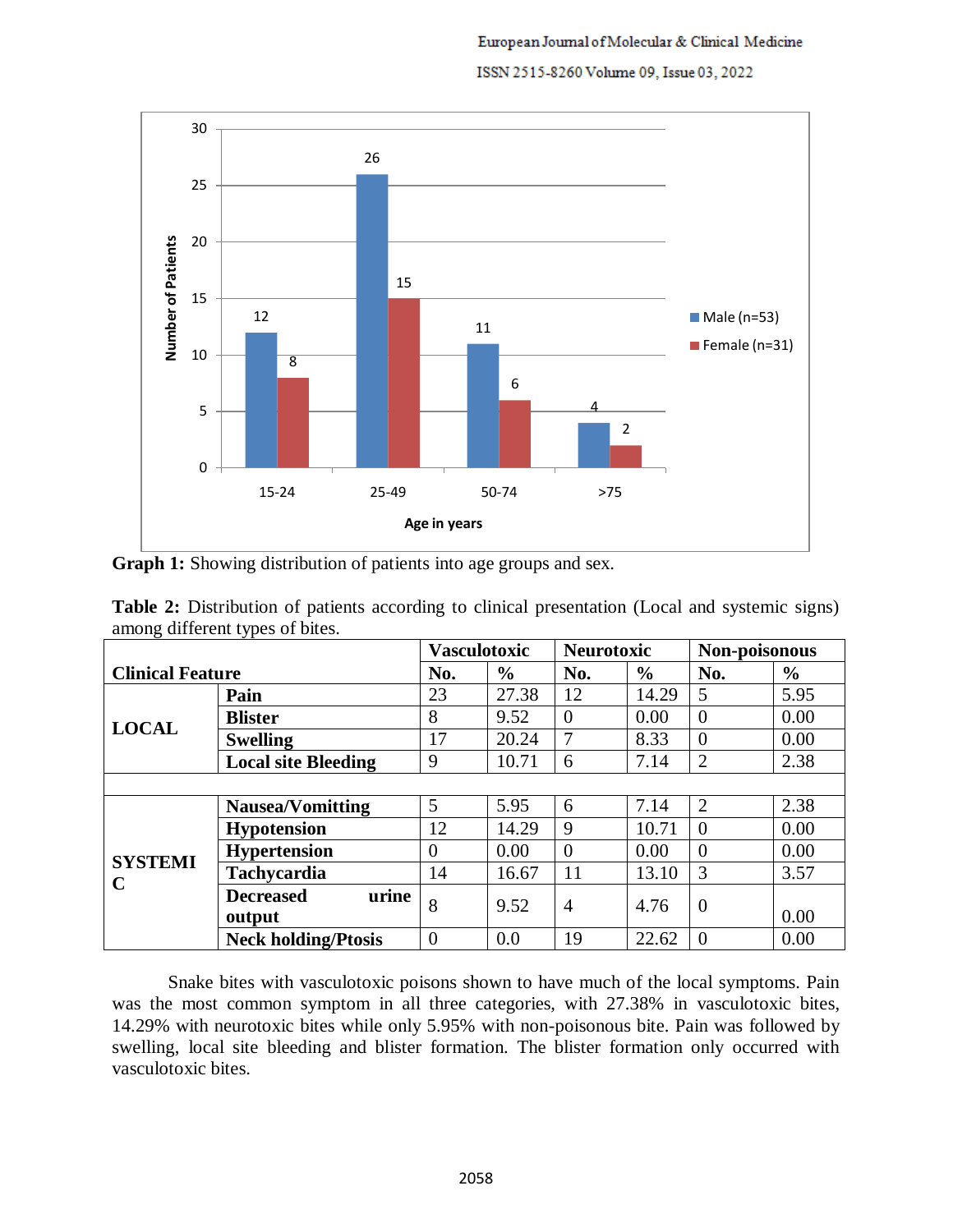Most common systemic manifestation in a vasculotoxic bite was tachycardia (16.67%) and Hypotension (14.29%) followed by decreased urin output and nausea/vomiting. While most common systemic manifestation in neurotoxic bite was difficulty in neck holding and ptosis (22.62%).



**Graph 2:** Distribution of patients according to clinical presentation (Local and systemic signs) among different types of bites.

| Table 3: Showing means values of CPK-MB in different types of bites. |  |  |
|----------------------------------------------------------------------|--|--|
|                                                                      |  |  |

| <b>Type of bite</b> |                            | CPK-MB (Mean±SEM, Normal Value 0-25 IU/l) |                |  |
|---------------------|----------------------------|-------------------------------------------|----------------|--|
| <b>Vasculotoxic</b> |                            | $27.3 \pm 1.2$                            |                |  |
| <b>Neurotoxic</b>   | <b>With Local signs</b>    | $34.0 \pm 1.1$                            | $32.3 \pm 0.9$ |  |
|                     | <b>Without local signs</b> | $30.7 \pm 1.6$                            |                |  |
| Non-poisonous       |                            | $21 + 2.1$                                |                |  |

CPK-MB analysis shown to have highest raised values in neurotoxic group that is 32.3±0.9 IU/L which was higher in cases where local signs were prominent,  $34.0\pm1.1$  IU/L and in cases without local signs it was lower 30.7±1.6 IU/L. CPK-MB values were for vasculotoxic bites was also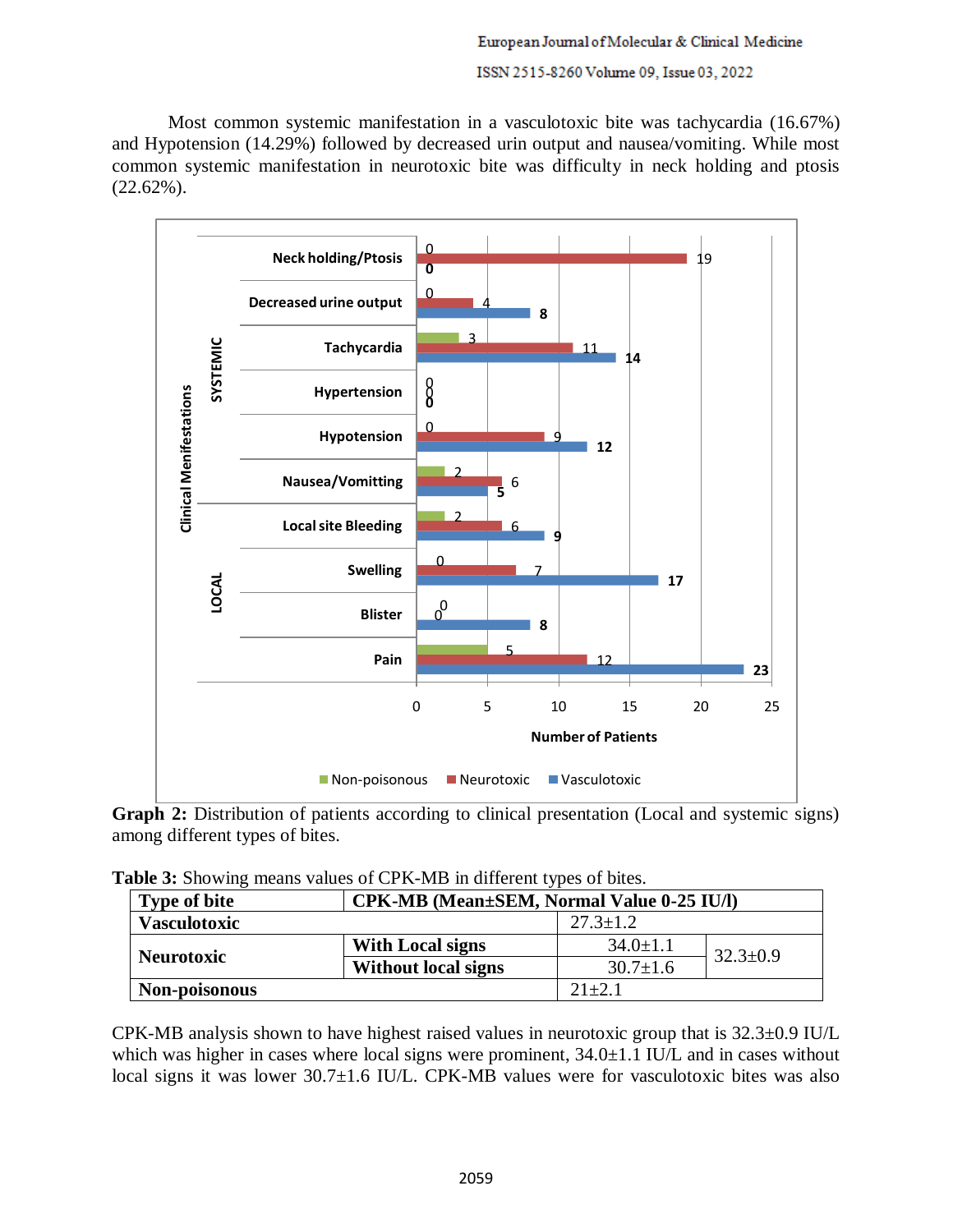raised 27.3 $\pm$ 1.2 IU/L, while for non-poisonous snake bites it was below upper limit,  $21\pm2.1$ IU/L.

There was a significant  $(p<0.01)$  difference in CPK-MB values on intergroup analysis for variance (ANOVA) in all three groups. In neurotoxic snake bite group CPK-MB significantly  $(p<0.05)$  higher in patients with local sign than without local signs

| Table 4: Showing pattern of ECG findings and distribution of patients according to ECG pattern. |                                                                                                                                                                                                                                                                                                                                |  |
|-------------------------------------------------------------------------------------------------|--------------------------------------------------------------------------------------------------------------------------------------------------------------------------------------------------------------------------------------------------------------------------------------------------------------------------------|--|
| $\Gamma$                                                                                        | $\mathbf{1}$ at $\mathbf{1}$ $\mathbf{0}$ $\mathbf{1}$ $\mathbf{1}$ $\mathbf{1}$ $\mathbf{0}$ $\mathbf{1}$ $\mathbf{1}$ $\mathbf{0}$ $\mathbf{1}$ $\mathbf{1}$ $\mathbf{0}$ $\mathbf{1}$ $\mathbf{1}$ $\mathbf{0}$ $\mathbf{1}$ $\mathbf{1}$ $\mathbf{0}$ $\mathbf{1}$ $\mathbf{1}$ $\mathbf{0}$ $\mathbf{1}$ $\mathbf{1}$ $\$ |  |

| <b>ECG</b> changes  | <b>Number of patients</b> | Percentage $(\% )$ |
|---------------------|---------------------------|--------------------|
| Sinus tachycardia   |                           | 17.8               |
| Sinus bradycardia   |                           | 9.5                |
| Sinus arrythmia     |                           | 2.3                |
| <b>AV</b> block     |                           | 3.5                |
| <b>ST-T</b> changes |                           | 5.9                |
| <b>Normal</b>       | 51                        | 60.7               |
| <b>Total</b>        | 84                        | 100                |

A total of 39.2% (n=33) patients shown to have positive ECG findings while rest 60.7% (n=51) shown no abnormality in electrocardiogram.

The most common abnormality was sinus tachycardia, presented in  $17.8\%$  (n=15) patients followed by sinus bradycardia 9.5% (n=8), ST-T changes in 5.9% (n=5), AV block in 3.5% (n=3) and sinus arrhythmia in 2.3% (n=2).

| <b>2D ECHO Findings</b>               | <b>NO OF CASES</b> | PERCENTAGE % |
|---------------------------------------|--------------------|--------------|
| <b>Systolic dysfunction(EF&lt;40)</b> |                    | 5.9          |
| <b>Diastolic dysfunction</b>          |                    | 7.1          |
| <b>RWMA</b>                           |                    | 5.9          |
| <b>Pericardial Effusion</b>           |                    | 10.71        |
| <b>Normal</b>                         | 59                 | 70.2         |
| <b>Total</b>                          | 84                 | 100          |

**Table 5:** Showing pattern of 2D ECHO findings in Poisonous and Non-poisonous bites.

Analysis of 2D-ECHO findings was done for pattern of positive findings and found that most common positive finding was pericardial effusion with **9 (10.71%)** patients followed **by 6 (7.1%)** patients showed diastolic dysfunction, and **5 (5.9%) patients each** shown to have systolic dysfunction and RWMA.

## **DISCUSSION**

Snake bite is still a major health problem in tropical countries, which affects the most productive group of human being leading to adverse effect on working man power.Seeing the magnitude of problem of snake bite as a whole and the least and inconsistent available knowledge regarding the ECG, Echocardiographic and biochemical (CPK-MB) changes in patients of snake bite, the present study was conducted in 84 patients of snake bite to understand fully the intricacies of the cardiac profile and to render help in the management of the problem arising out of them.

In the present study, Most common victims of snake bites were young adult in the age group of 25-49 years with 48.81% (n=41) patients in this age group followed by 15-24 years with 23.81% (n=20) which makes the majority of patients (72.62%) were found in the age group of 15-50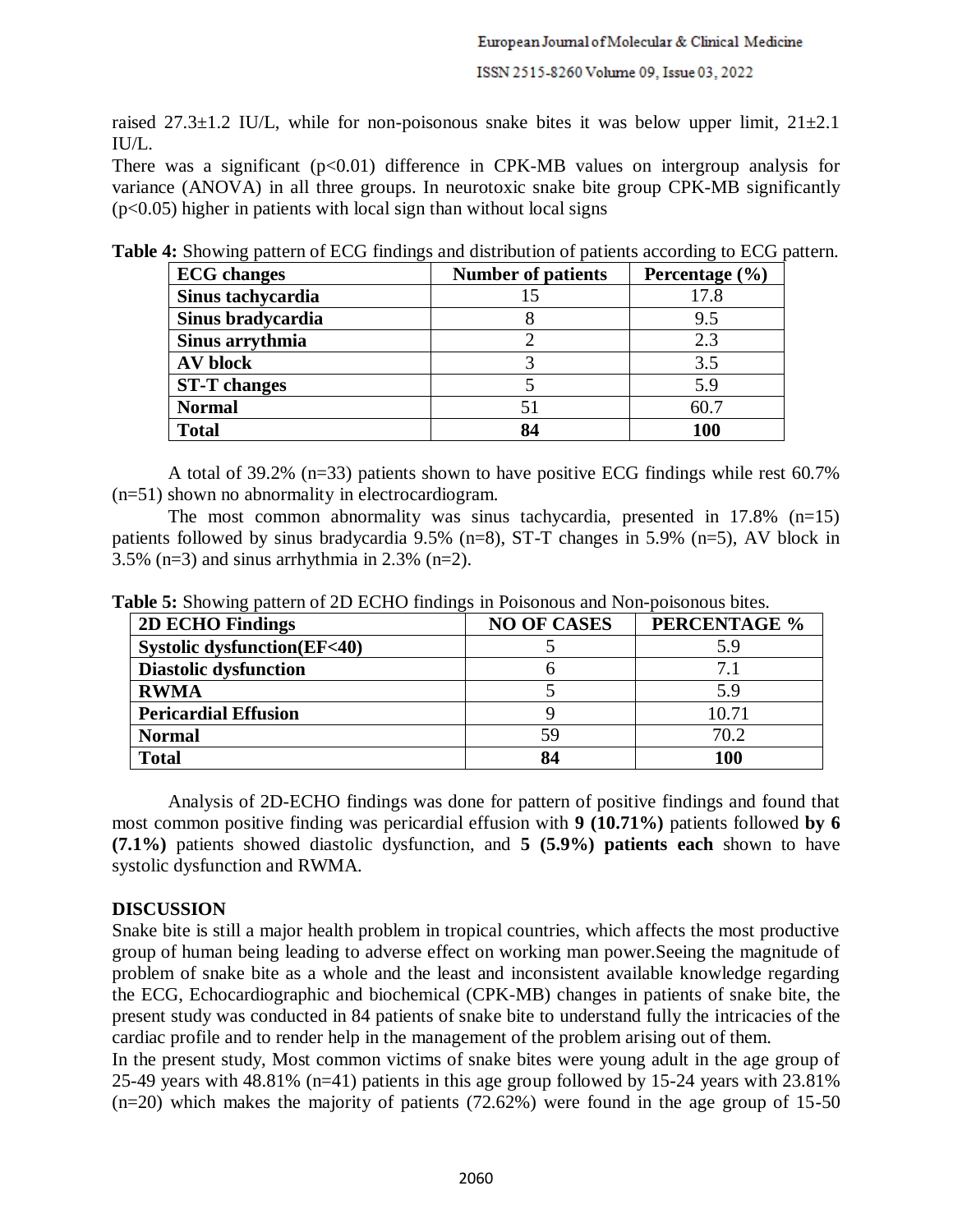years. Our this observation is corroborated by an incidence of nearly 80% of the victims being in 11-50 years age group admitted in Safdarjang hospital, new Delhi during 1970- 74*{Banerjee,1978}*, while **Sawani et al. 1974** reported 71% of patients of this age group. The maximum incidence of snake bite was found in the fourth decade (26%); this observation is in agreement with that of **Tambe et al. 1975<sup>6</sup> .**

 Out of the 84 patients taken in the study, 63.1% were males and 36.9% were females. Male predominance was also reported by other authors *{66.1%by Sawani et al 1974, 70% by Bhat 1974, 80% by Tambe et al 1974, 76% by Bhargava et al 1976 & 75% by Banerjee and Siddiqui 1976}.*The observation that largest majority of the patients are the male and in the age group of 11-50 years, suggested that bite predominantly affects the most active section of the population and during outdoor activities rather than in house hold environment<sup>7</sup>.

Fear, anxiety, fright were present in most of cases. Local pain after snake bite appeared within 5- 10 minutes. In cases of Cobras bite patients were also compailing of burning sensation of the bite site. Local swelling was present in 28.57% of cases which eas significantly higher in vascultotoxic bites, while 80% as reported by **Bhat 1974.** Increased vascular permeability was responsible for local swelling. After hospitalization increase in extent of swelling was also observed which was attributed to proteases, phospholipases, membrane damaging polypeptide toxins, hyaluronidase and endogenous autocoids like histamine, 5-hydroxytryptamine and kinins released by venom of snake. Blisters developed around the bite site in 9.52% vasculotoxic cases varying from size of few millimeters to few cms in diameter $8$ .

Hemorrhagic manifestation was the most important clinical manifestation of the viperine snake bite. These manifestations in viper bite are the results of a toxic vascular damage combined with defibrination syndrome. The predominant coagulation defect seen are hypofibrinogenimia with secondary depletion of plasma clotting factors. Pathological effect of venom may not be noticed until about 6 hrs of bite (varying between 1.5-72 hrs) *{Dutta and Vijeth 1995}*.In our study, all cases had hemorrhagic manifestation with in  $72 \text{ hrs}^9$ .

In the present study 17.85% of all symptomatic cases showed hemorrhagic manifestation. **sarangi et al. 1977 and Banerjee 1978** observed the incidence to be 83.3% and 37-70% respectably.While**Bhat 1974 and Saini et al. 1984a** reported 65% and 47.8% cases of heamorrhagic manifestation among poisonous snake bite $^{10}$ .

Oliguria developed in 12 (14.28%) cases by the time of hospitalization. In that case, hypotension was observed which along with disseminated intravascular coagulation and a direct nephrotoxic action of venom was regarded to be the cause of acute renal failure. Acute renal failure was managed by fluid restriction, frusemide, and dopamine (2-5microgram /kg/min) perfusion drip and the patient recovered fully. Pathological finding in the kidney including acute tubular necrosis, bilateral diffuse cortical necrosis, prolifferative glomerulonephritis and hemorrhagic interstitial nephritis have been reported in patients who have had acute renal failure following snake bite*{Efrati and Relf,1953;Amorim and Mello,1954; Marsden and Reid, 1961;Varaguman and Panabokke, 1970; Sant and Purandare,1972}<sup>11</sup> .*

Neurologic manifestations were present in 22.62% of cases in our study. Incidence of neuroparalytic manifestations was observed between 6 to 10.2% by **Bhat 1974, Sarangi et al. 1977, Saini et al. 1984,** while **Banerjee 1978** reported 45%. These manifestations were caused by cobras and kraits.

The symptoms and signs of neuroparalytic envenomation appeared early and nearly all the patients were hospitalized with in 12 hrs of bite. neuroparalytic envenomation was manifested by gradual progression of signs and symptoms leading to coma<sup>12</sup>.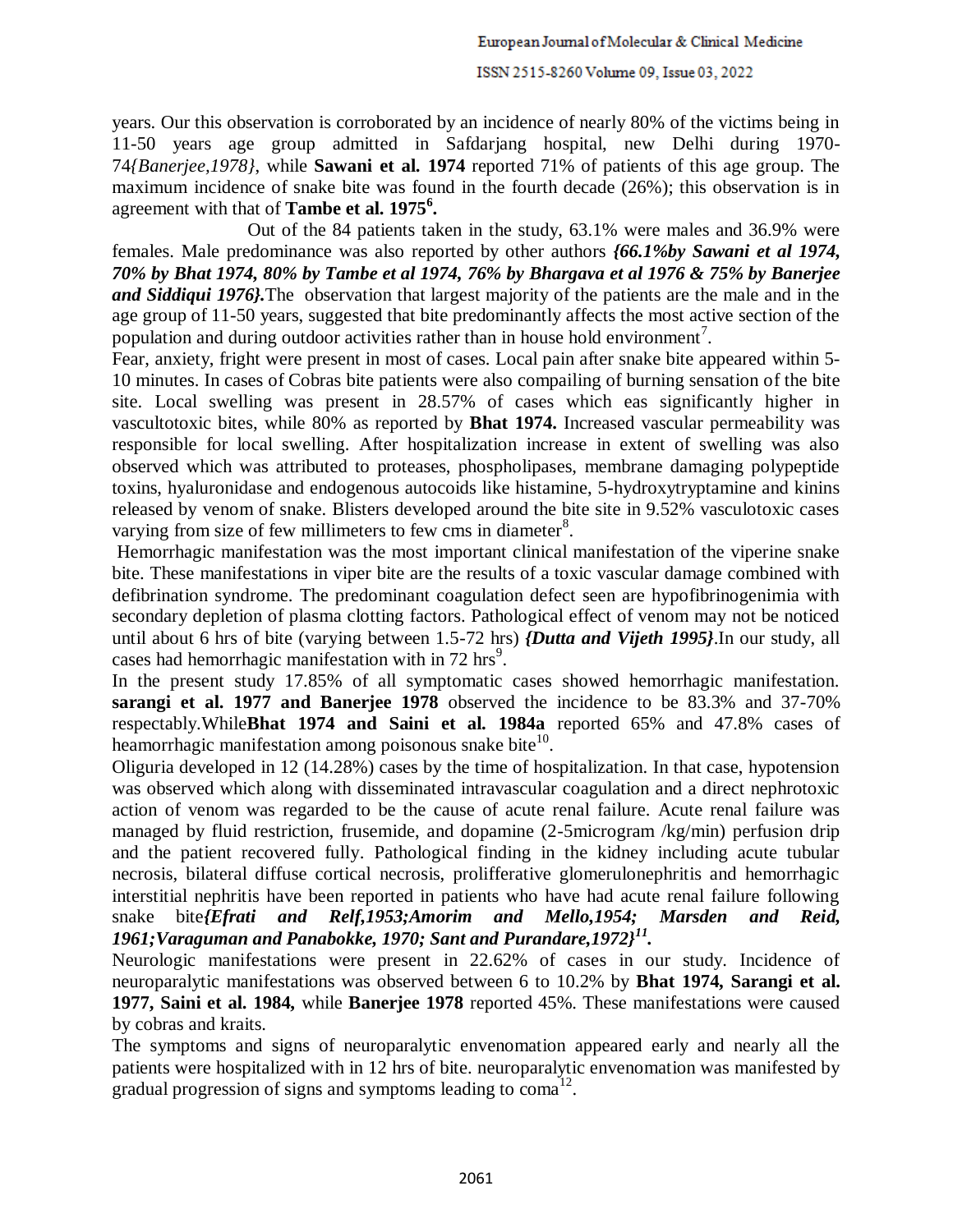Paralysis was first detected as ptosis and external ophthalmoplegia, as occular muscles are most sensitive to neuromuscular blockade. Later paralysis of facial muscles, palate, jaw, tongue, vocal cords and muscles of deglutition were observed. Respiratory paralysis was observed before limb paralysis, and even in a state of generalized flaccid paralysis, slight movement of digits was  $_{\rm possible}$ <sup>13</sup>.

CPK-MB analysis shown to have highest raised values in neurotoxic group that is 32.3±0.9 IU/L which was higher in cases where local signs were prominent,  $34.0 \pm 1.1$  IU/L and + in cases without local signs it was lower 30.7±1.6 IU/L. CPK-MB values were for vasculotoxic bites was also raised  $27.3\pm1.2$  IU/L, while for non-poisonous snake bites it was below upper limit,  $21\pm2.1$ IU/L. There was a significant  $(p<0.01)$  difference in CPK-MB values on intergroup analysis for variance (ANOVA) in all three groups. In neurotoxic snake bite group CPK-MB significantly (p<0.05) higher in patients with local sign than without local signs.In a case series by *Kumar et al* **(2012)** AST was elevated in 28% and CPK was elevated in 48% of patients. Cardiac Troponin I assay was found to be positive in high titers and CPK-MB was raised significantly by *Chakrabarti et al***(2015)**.Creatinine kinase was 831 U/L several hours later with a positive MBfraction $14$ .

Among the 84 patients, the significant ECG abnormalities were found in 39.1%, while 65% had normal rate and rhythm. Of the 39.1%, 9.5% had Sinus Bradycardia, 17.8% had Sinus Tachycardia, Sinus arrhythmia in 2.3% aand 3.5% had Heart block. T wave inversion in precordial leads was present in 5.9%. The ECG changes were transient and recovered after treatment of snake bite. Ventricular ectopics and Bundle branch blocks were not found in our study (Pahlajani and Hafeez). In study by **Nayak et al** electrocardiographic changes were sinus tachycardia, sinus arrhythmia (6.6%), sinus bradycardia (10%), tall T-wave in V2 (3.3%), nonspecific ST-T changes (16.7%) and atrioventricular block (3.3%).<sup>4</sup> In a study by **Anithaet al (2017)** sinus tachycardia was present in 38%, Sinus bradycardia in 10%, heart block in 2% Tall-T in 4% and sinus arrhythmia was not present in any of the patients<sup>15</sup>.

A total of **25 (29.7%)** patients showed positive 2D-ECHO findings, out of which **23 (27.4%)** patients were in poisonous bites while rest **02 (2.3%)** patients were in the no poisonous snake bite group. Analysis of 2D-ECHO findings was done for pattern of positive findings and found that most common positive finding was pericardial effusion with **9 (10.71%)** patients followed **by 6 (7.1%)** patients showed diastolic dysfunction, and **5 (5.9%) patients each** shown to have systolic dysfunction and  $RWMA<sup>16</sup>$ .

Baseline screening 2- dimensional echocardiography performed in view of cardiogenic shock revealed normal Left Ventricular End Diastolic Dimension (LVEDD, 43 mm); increased Inter Ventricular Septal thickness in Diastole (IVSD, 13 mm); severe left ventricular global hypokinesia with LVEF of 22% using biplane modified Simpsons method and no evidence of valvular abnormalities or pulmonary hypertension.Two dimensional echocardiogram, was normal in a report by *Silva et al* **(2012)17-18** .

# **CONCLUSIONS**

The most common local clinical abnormality was pain and systemic was tachycardia and hypotension, and these findings were significantly higher in poisonous snake bite.CPK-MB analysis shown to have highest raised values in neurotoxic group which was higher in cases where local signs were prominent, and in cases without local signs it was lower. CPK-MB values were for vasculotoxicbites were also raised, while for non-poisonous snake bites it was normal.Most of the patients with poisonous snake bite had sinus tachycardia on ECG whereas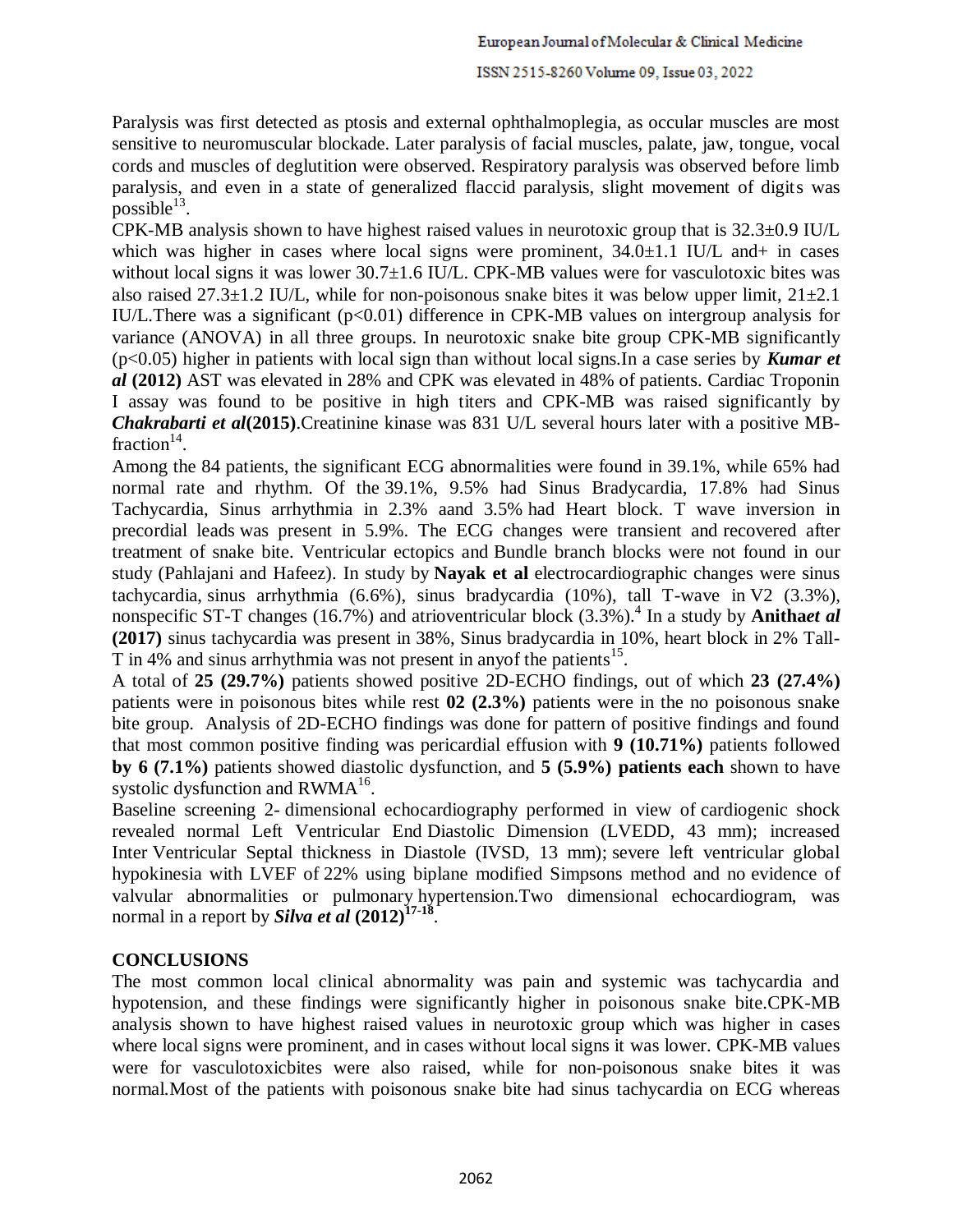the maximum number of patients with non poisonous snake bite had normal sinus rhythm. Abnormal ECG was significant predictor of mortality in vasculotoxic snake bites.Echocardiography was normal in all patients of non poisonous snake bite while various echocardiographic changes were observed in large number of patients with poisonous snake bite.Echocardiography was a significant predictor of mortality in neurotoxic bites. Out of them maximum number of patients had pericardial effusion.

#### **REFERENCES**

- 1. Sanford JP, snake bite, in Cecile text book of medicine. Vol.2,  $20<sup>th</sup>$ edi. WB Saunders, London, 1996: 1951-1953.
- 2. Warrell DA, Animal toxins. In Mansons tropical disease. Ed. Cook G,  $20<sup>th</sup>$  Ed., WB Saunders London , 1996a; 468-515.
- 3. Agrawal PN, Aggarwal AN etal.Management of respiratory failure in severe neuroparalytic snake envenomation. *Neurol. India*, 2001, 49, 25-8.
- 4. Nayak KC, Jain AK, Sharda DP, Mishra SN; Profile of cardiac complication of snake bite. Indian Heart Journal, may- june 1990,43, 185-188.
- 5. Angaji S, Houshmandi A, ZareMirakabadi A. Acute Effects of the Iranian Snake (NajaNajaOxiana) Venom on Heart. Biomacromolecular Journal, 2016; 2(2): 97-101
- 6. Asad MHHB, Murtaza G, Ubaid M et al. Najanajakarachiensis Envenomation: Biochemical Parameters for Cardiac, Liver, and Renal Damage along with Their Neutralization by Medicinal Plants. BioMed Research International Biomed Res Int. 2014; 2014:970540.
- 7. World Health Organization: Regional Office for South-East Asia. Management of snake bites in South East Asia. The Clinical Management of Snake Bites in the Southeast Region Asia. 2010, [Cited on 27.07.2018]
- 8. Banerjee RN, Siddiqui ZA. Therapeutic advance in the treatment of snake venom poisoning. Proc. 5th international symposium on Animal plant and Microbial Toxins, Toxico; 1976.
- 9. Saini RK, Sharma S, Singh S, Pathania NS. Snake bite poisoning: A priliminary report. JAPI 1984; 32:195-197.
- 10. Sarangi A, Janal I, Sahoo H, Dass JP. Aprofile of snake bite in references to hematological, renal , neurological and electrocardiographic abnormalities. JAPI 1977;25:555-60
- 11. Efrati P and Reid L. Clinical and pathological observation on 65 cases of viper bite in Israel. Am. J. Trop. Med. Hyg .1953; 2:1085-1108.
- 12. Amorim MF, Mello RF. Intermediate nephron nephrosis from snake poisoning in man; histopathologic study. Am. J. Pathol. 1954; 30:479–499.
- 13. Marsden ATH, Reid HA. Pathology of Sea-snake Poisoning. Br Med J. 1961 May 6; 1(5235): 1290–1293.
- 14. Varagunam T, Panabokke RG. Bilateral cortical necrosis of the kidneys following snakebite. Postgrad Med J. 1970 Jul; 46(537): 449–451.
- 15. Sant SM, Purandare NM. Autopsy study of cases of snake bite with special reference to the renal lesions. J Postgrad Med. 1972 Oct; 18(4):181-8.
- 16. Sokolovsky M, Structure- function relationship of endothelins, sarafotoxins and their receptor subtype. J. Nkeurochem 1992; 59:809-21.